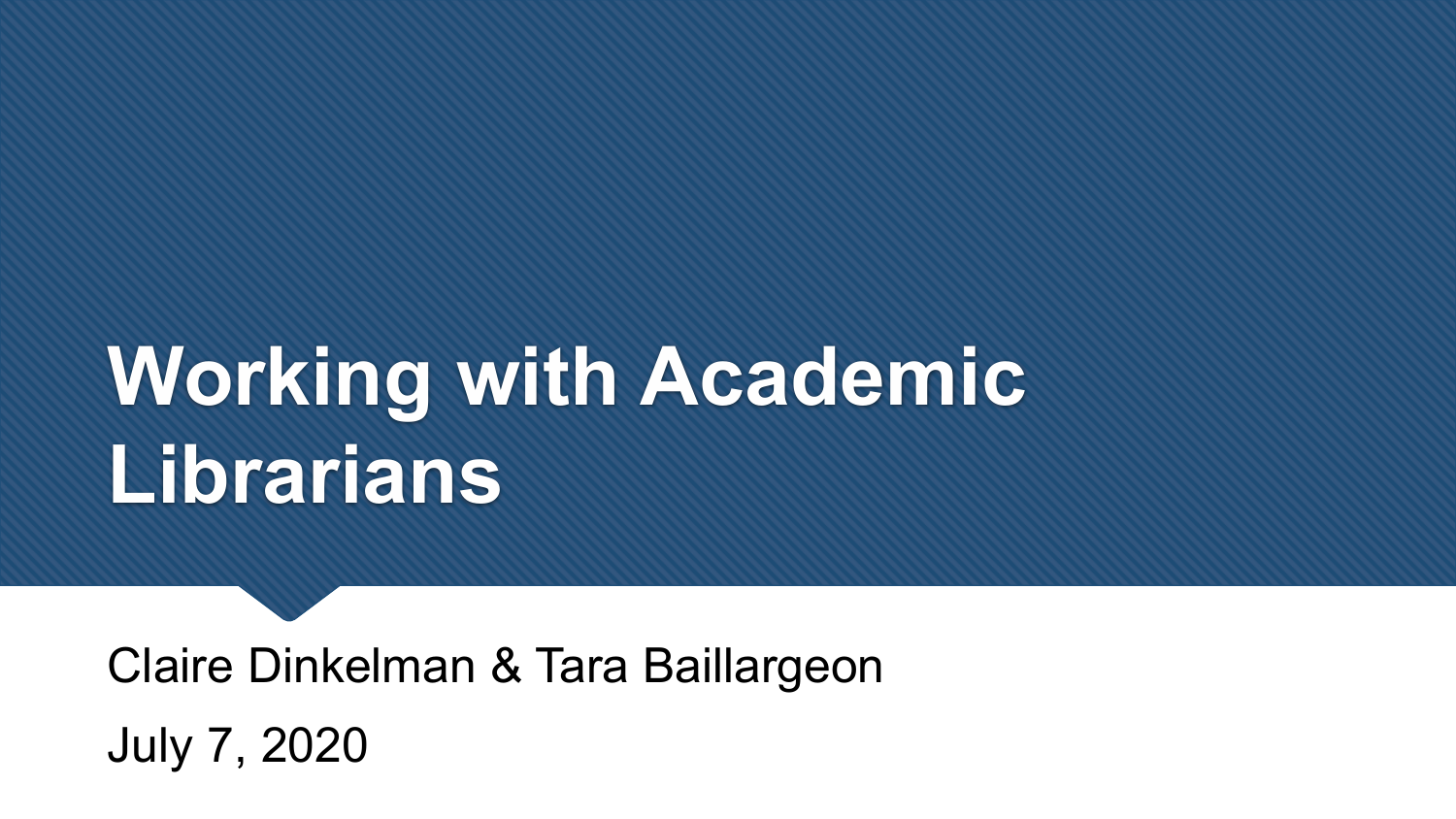## **Research and Instructional Services**



Librarian liaison for each academic dept



Research support, instruction, and collection development



Digital Scholarship Lab



Information Desk, DS Lab Desk, Chat Help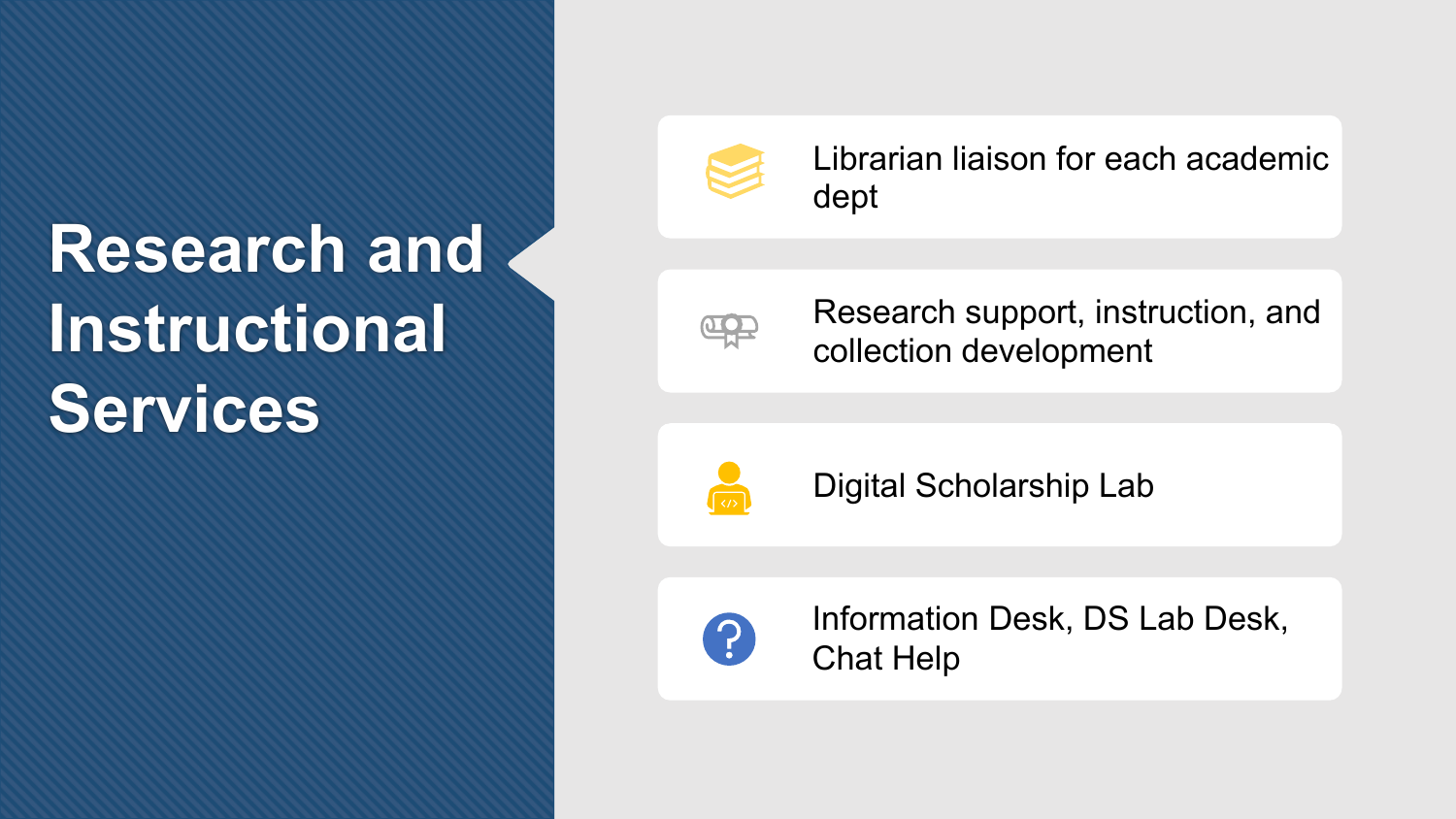

#### Raynor Memorial Libraries

| <b>FIND</b> | <b>RESEARCH HELP -</b> | <b>SERVICES</b> | ABOUT | <b>ASK US</b> | YOUR ACCOUNTS | <b>SEARCH THIS WEBSITE</b> |
|-------------|------------------------|-----------------|-------|---------------|---------------|----------------------------|
|             |                        |                 |       |               |               |                            |

Marquette.edu // Raynor Memorial Libraries // About Us //

### **SUBJECT SPECIALISTS / LIAISONS**

 $A - L || M - Z$ 

| Subject, Program, or College      | Librarian                    | <b>Phone</b><br>(414) | E-mail |  |
|-----------------------------------|------------------------------|-----------------------|--------|--|
| Accounting                        | <b>Valerie Beech</b>         | 288-1998              | e-mail |  |
| Advertising                       | <b>Valerie Beech</b>         | 288-1998              | e-mail |  |
| Anthropology                      | <b>Leatha Miles-Edmonson</b> | 288-7875              | e-mail |  |
| <b>Biological Sciences</b>        | <b>Claire Dinkelman</b>      | 288-5214              | e-mail |  |
| <b>Biomedical Engineering</b>     | Nia Schudson                 | 288-5997              | e-mail |  |
| <b>Browsing Collection</b>        | <b>Mary Frenn</b>            | 288-1995              | e-mail |  |
| <b>Business Administration</b>    | <b>Valerie Beech</b>         | 288-1998              | e-mail |  |
| Chemistry                         | <b>Claire Dinkelman</b>      | 288-5214              | e-mail |  |
| Civil & Environmental Engineering | Nia Schudson                 | 288-5997              | e-mail |  |

**RAYNOR MEMORIAL LIBRARIES** 



**About Us** 

- Dean's Corner
- Library basics
- Contacts
- Library policies
- Other library information
- Library collections

#### **HAVE A SUGGESTION?**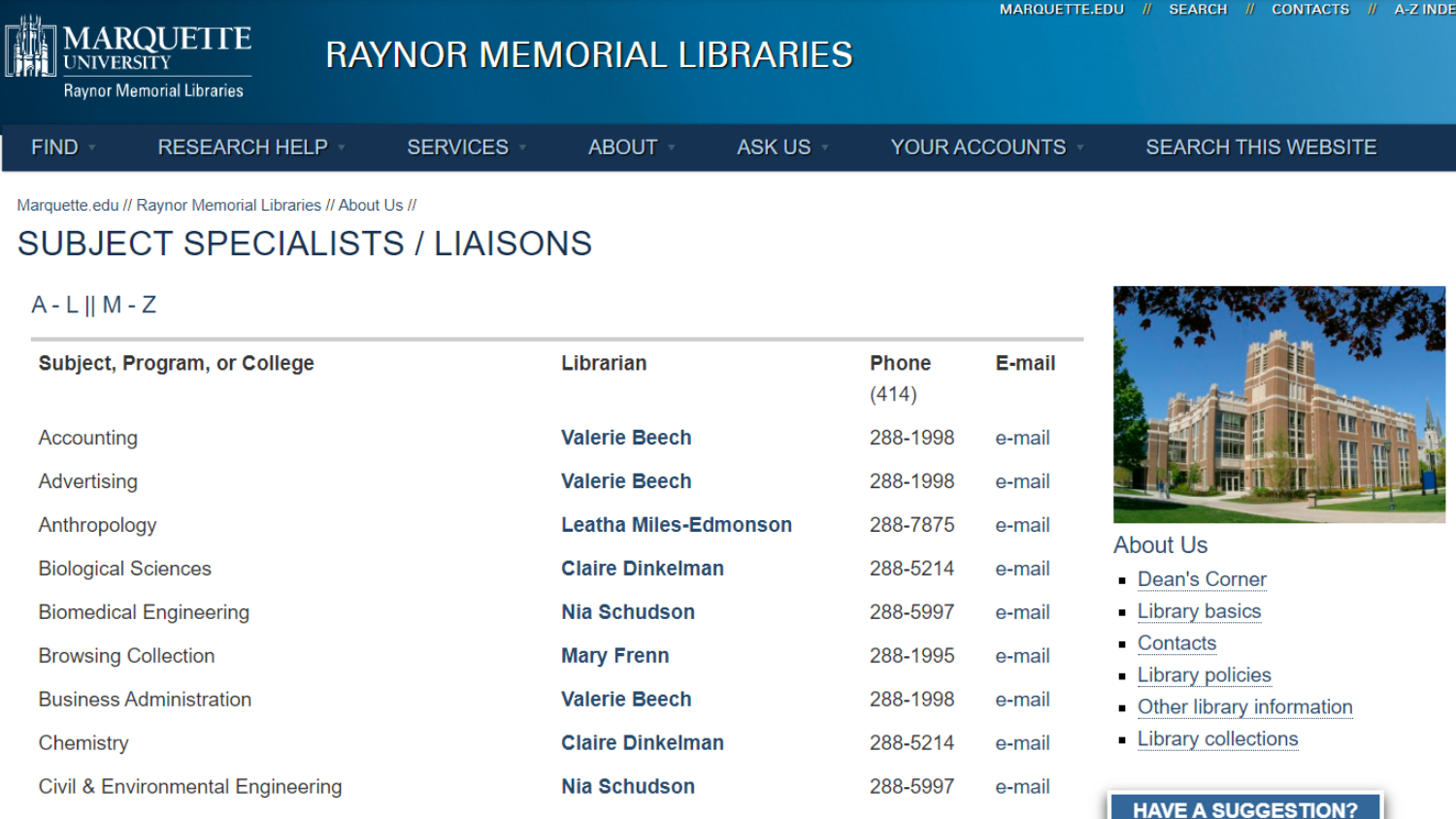## **Range of Instruction Support**

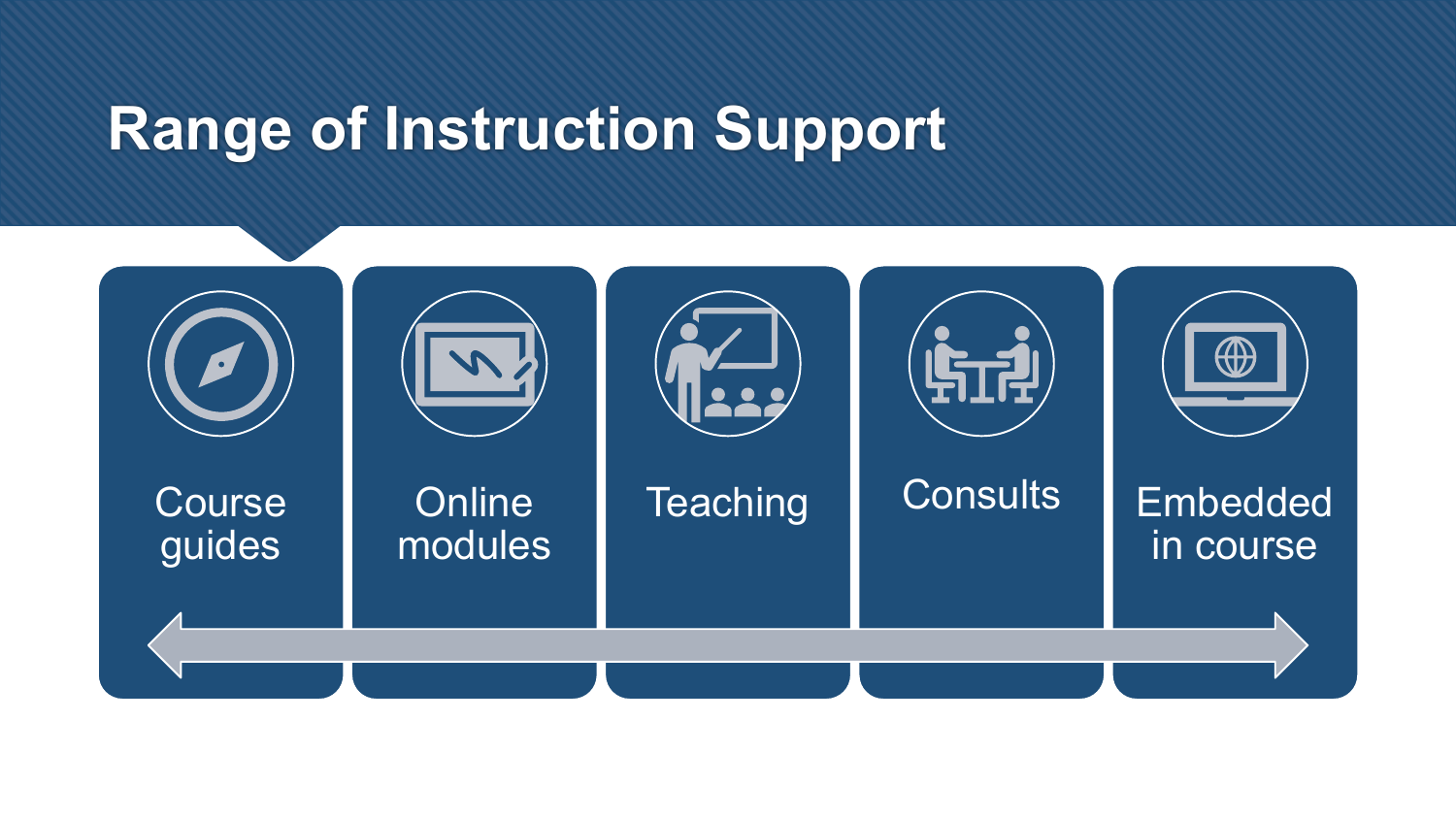## **The Librarian is in… Ask us about:**



Deciding the level of librarian involvement (if at all!)



Designing assignments using library resources



Finding library materials or OER options



Creating/Inserting permalinks



Purchasing materials for class



Advising on basic copyright questions/concerns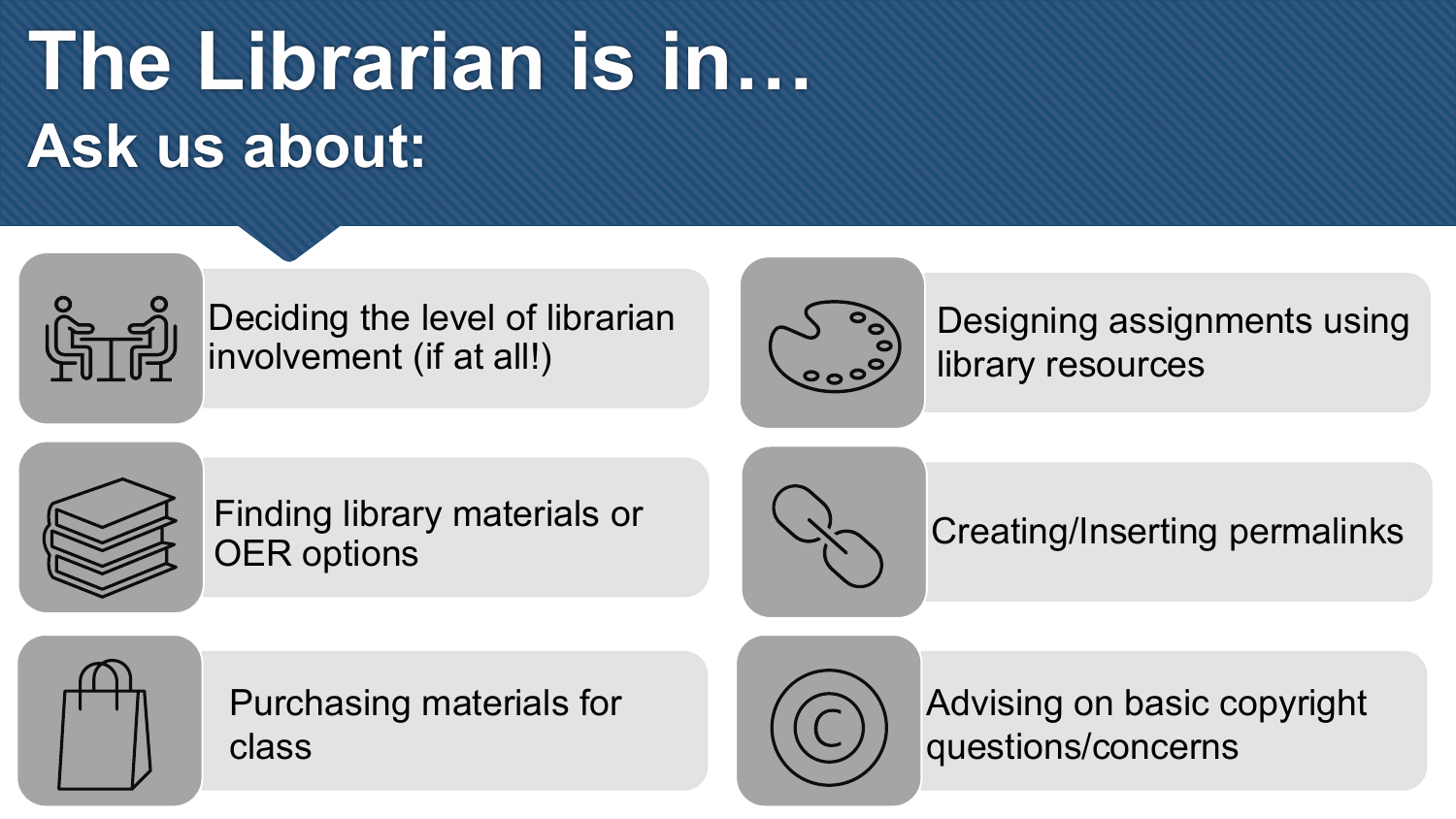# **Copyright Basics**

O Marquette takes a conservative viewpoint of copyright  $\rightarrow$  link to library materials

### **ORemember PANE (Fair Use)**

O Purpose

Amount (10% is a myth!)

O Nature of Work

O Economic Impact

We can only advise on risks, we're not lawyers

Accessibility goes hand in hand with copyright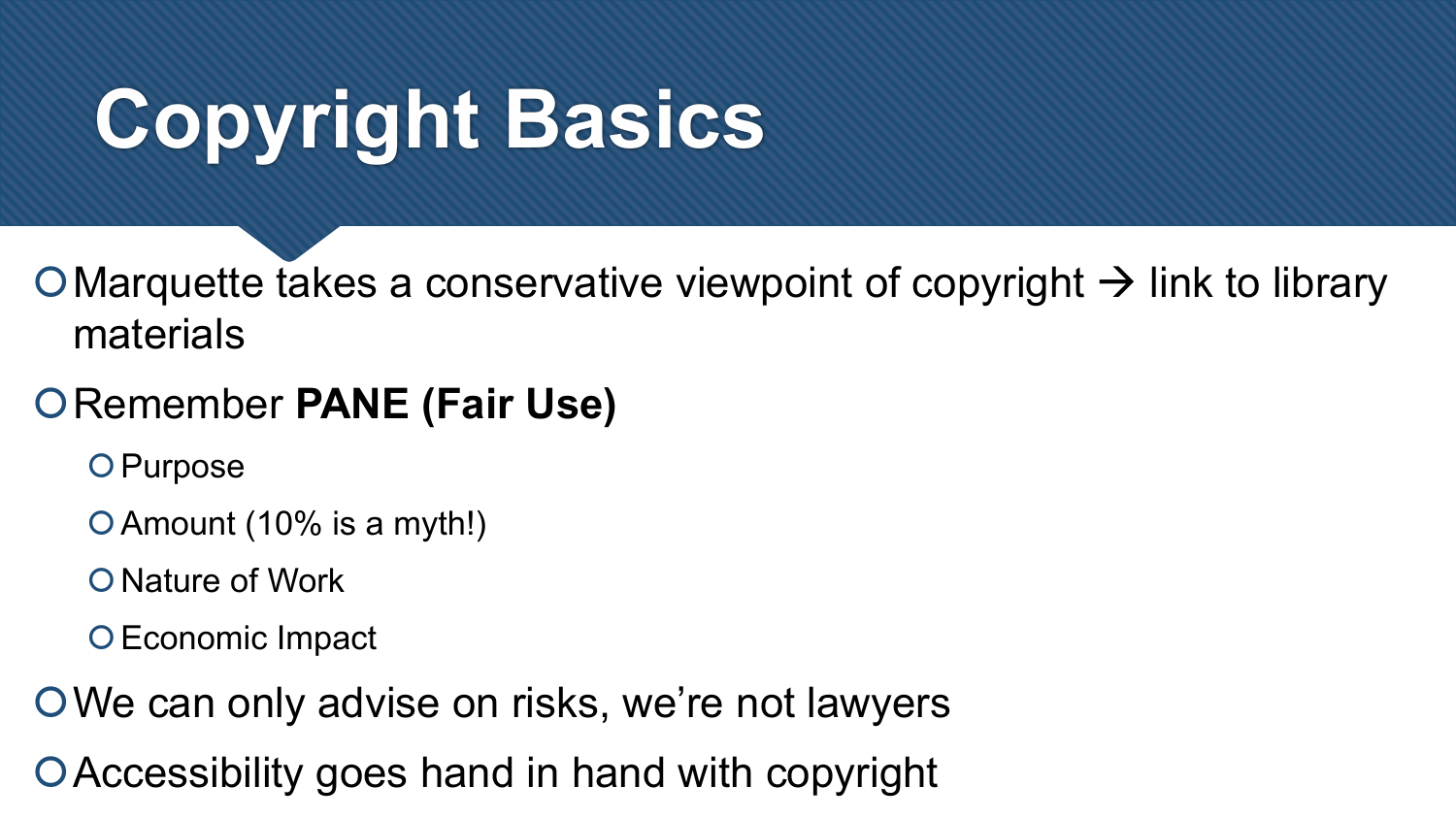# **Online Class Materials**

## **Why use online resources from the library?**

- Engagement on **day one**
- Cost effective for students
- Accessible features
- Fewer copyright considerations

## **eBooks and Streaming Video Options**

- Find in catalog or databases
- Request form to purchase
- Able to insert permalink or embed video in D2L
- Limitations lead to opportunities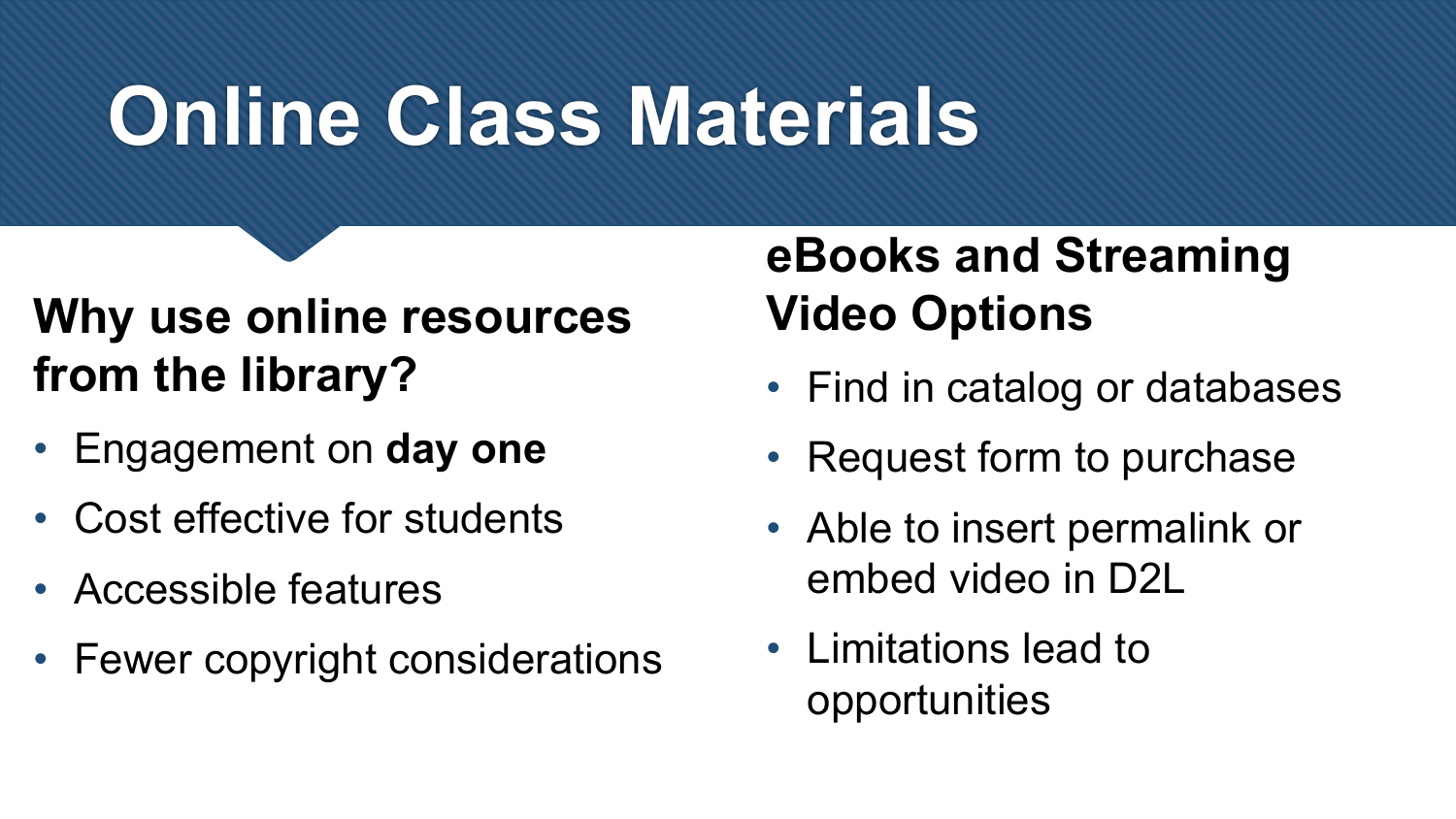# **Digital Scholarship Lab**

www.marquette.edu/library/digital-scholarship

### A la Carte Workshops

Offered at beginner to low-intermediate levels, these are available as one-one-one sessions or group workshops. Many have been converted to asynchronous online workshops through D2L. Request a workshop or consultation. For questions or more information, contact Elizabeth Gibes, Digital Scholarship Librarian, elizabeth.gibes@mu.edu. A full listing of offerings below.

#### **WORKING WITH DATA**

#### Data Management Basics

Learn about the basics of data management plans, repositories, supporting documentation, and funder mandates. Instructors: Heather James, Katie Blank

#### Data Visualization for Beginners

Get started with data visualization, including an overview of data cleaning best practices as well as platforms and programs for creating beautiful visualizations.

 $\mathbf{1}$   $\mathbf{A}$  and  $\mathbf{B}$  and  $\mathbf{A}$  and  $\mathbf{A}$ 

### **Customized Course Instruction**

Digital Scholarship Lab staff can help you envision a digital assignment for your class. We help identify tools and resources for your students and offer in-class instruction. Request a workshop for your class or a consultation to discuss potential assignments.

Dedicated in-lab workdays with technical assistance are available for all classes. Reserve days for your class to meet in the lab, work with software and equipment with immediate technical assistance. Reserve Lab Space

#### **GETTING STARTED WITH DIGITAL PROJECTS**

If you are assigning a digital project, contact the Digital Scholarship Lab for instruction and support in project planning and introductory concepts.

#### What is DH? A Digital Humanities Primer

Heard about Digital Humanities but not quite sure what it entails? Learn about the history of DH and explore some exciting digital humanities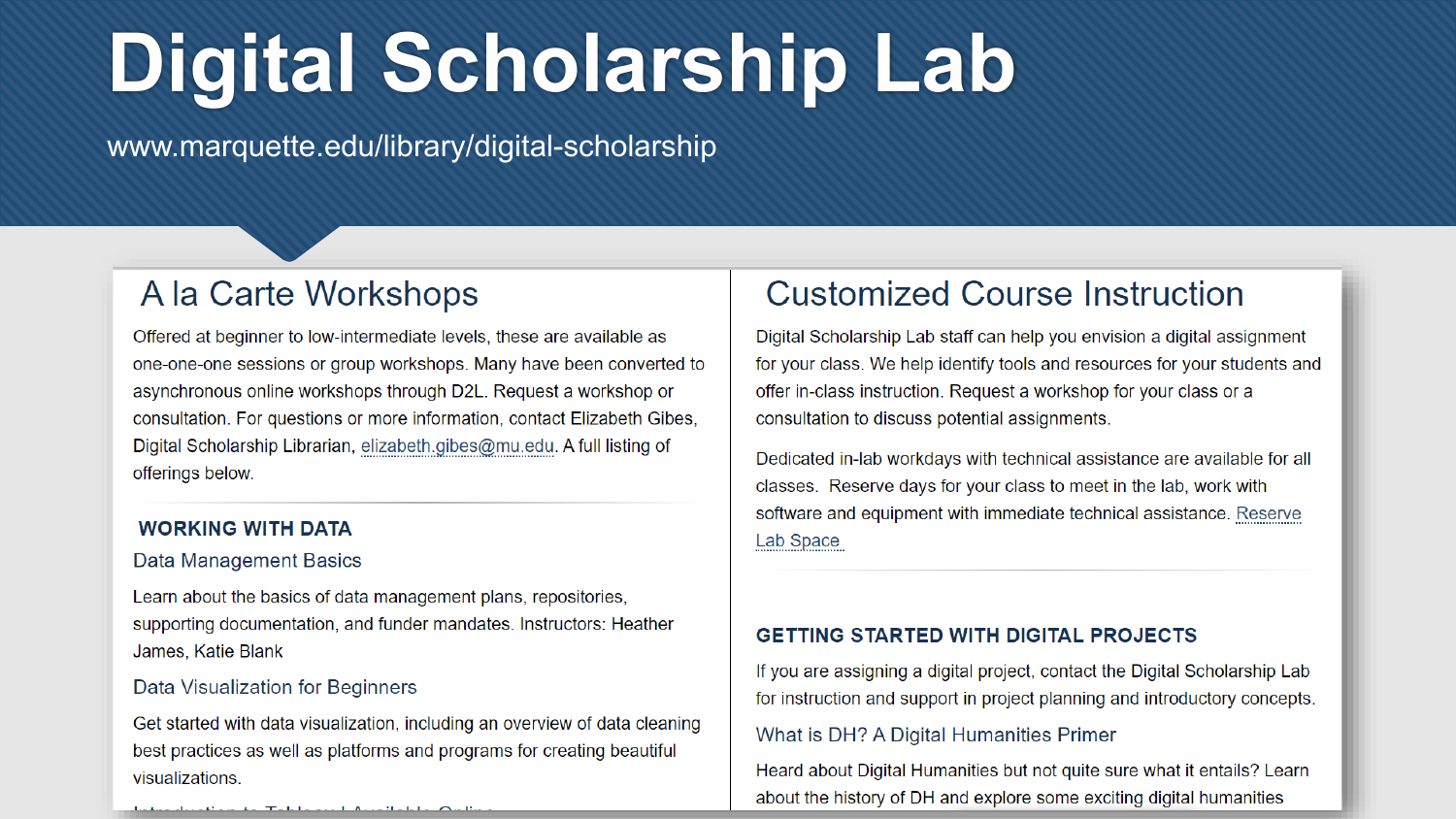## **In-depth: Interactive Modules**

- Insert library widget on D2L homepage
- <https://libguides.marquette.edu/learningobjects/skills-tutorials-d2l>

**Academic Library Research 101**

### **Research Process**

- Narrowing a Topic
- Selecting sources
- Evaluating sources

### **Citation Styles**

- APA
- Chicago
- MLA

### **Search Techniques**

• Boolean **Commands**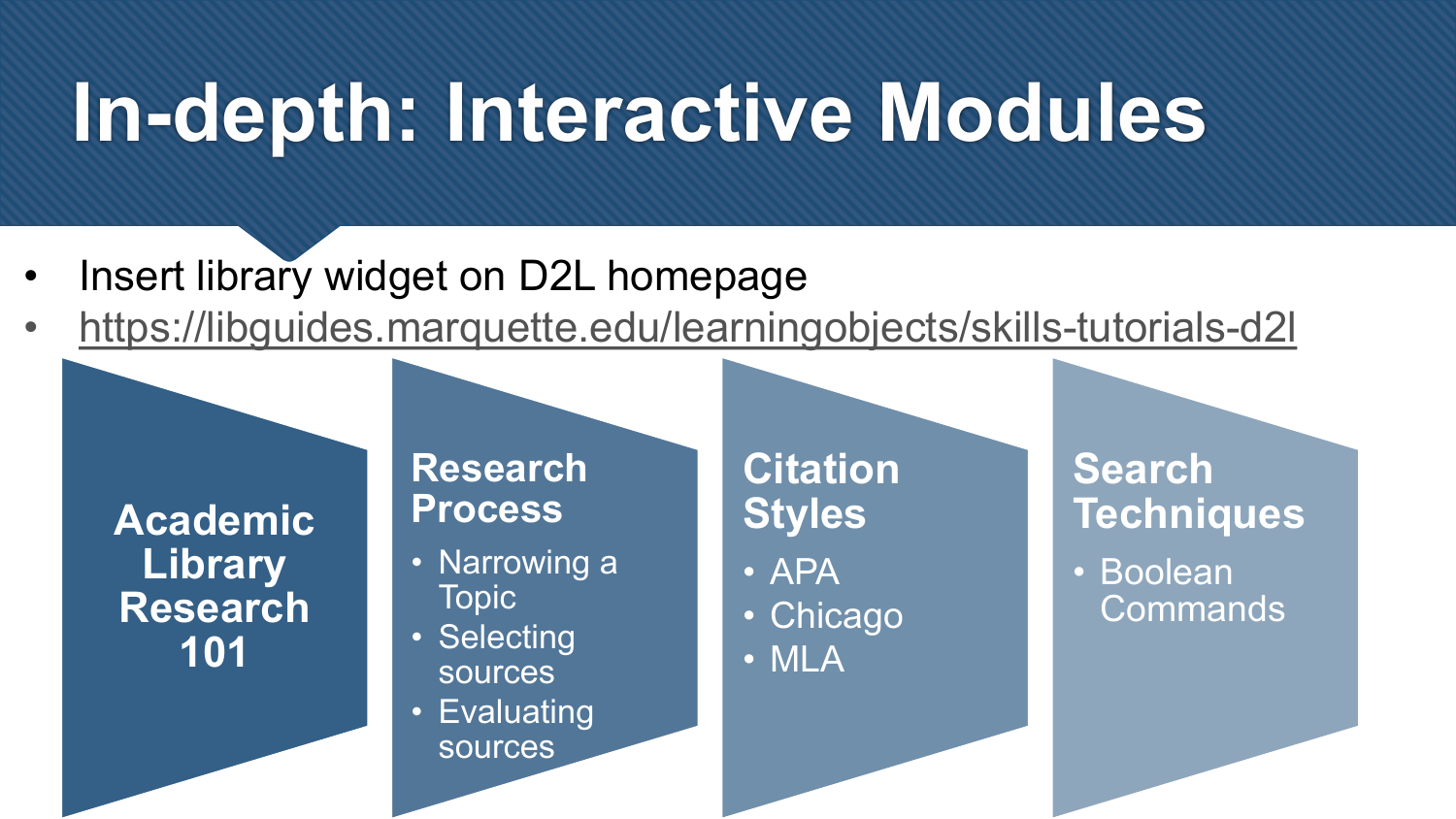# **In-depth: Instruction**

- O Synchronous and asynchronous
- One-shot or multiple sessions
- Align with course learning outcomes and assignment
- Flexible and adaptable
- Topic Options (not exhaustive)
	- O Intro to the library and specific resources
	- Topic and keyword selection
	- O How to "read" a research article
	- Finding and evaluating sources
	- Citation style/citation management program help
	- Course specific: "trailblazers" in chemistry literature, data and statistics for infographics, zip code level data project, DS Lab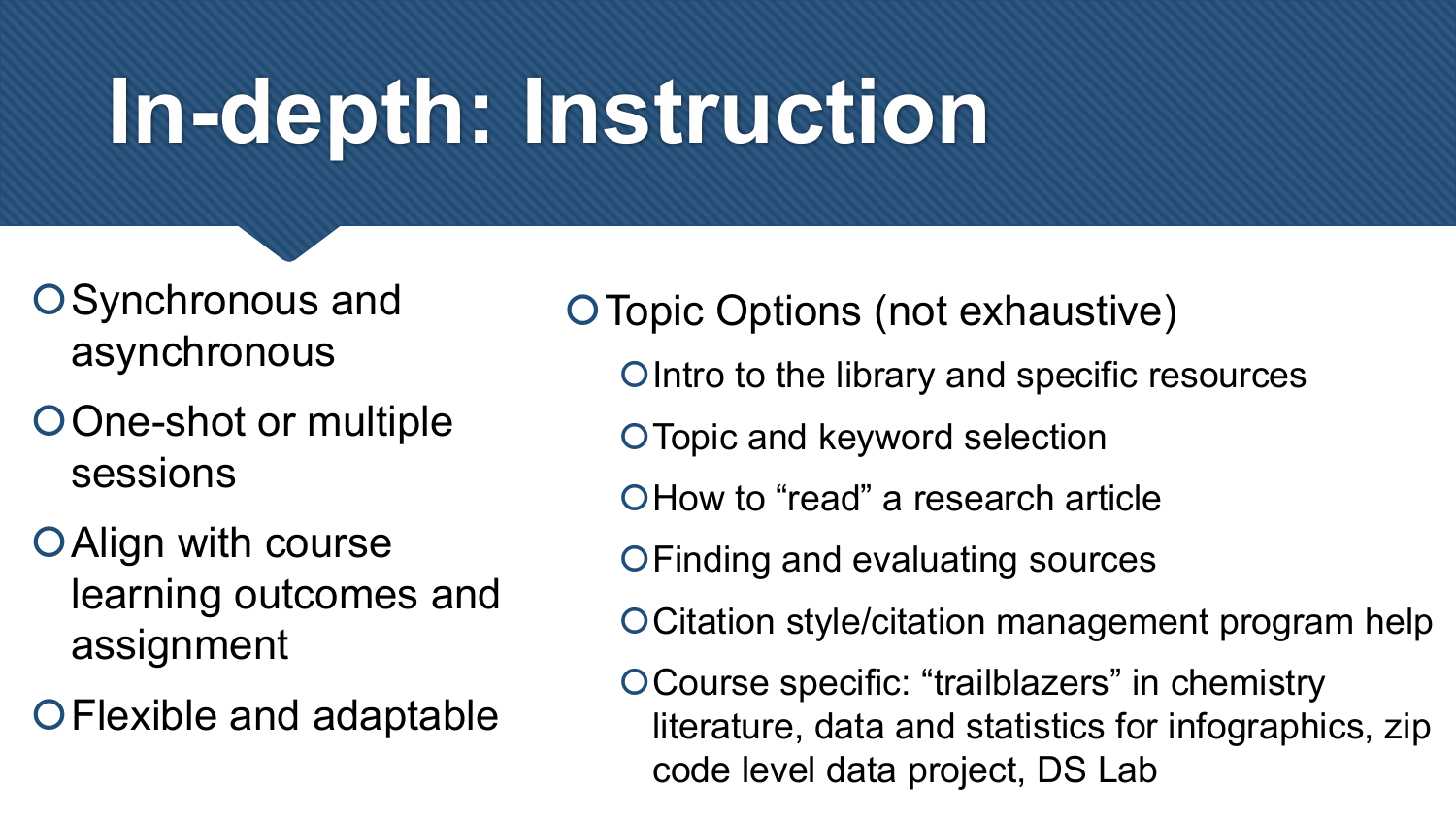## **What could that actually look like?**

[Academic Library Research 101 Interactive Module](https://libguides.marquette.edu/learningobjects/skills-tutorials-d2l)

**O[BUSI Course Guide](https://libguides.marquette.edu/econ3001)** 

OCLLS asynchronous lesson plan

[ENGL 1001 -](https://d2l.mu.edu/d2l/le/content/396509/Home) Fall 2020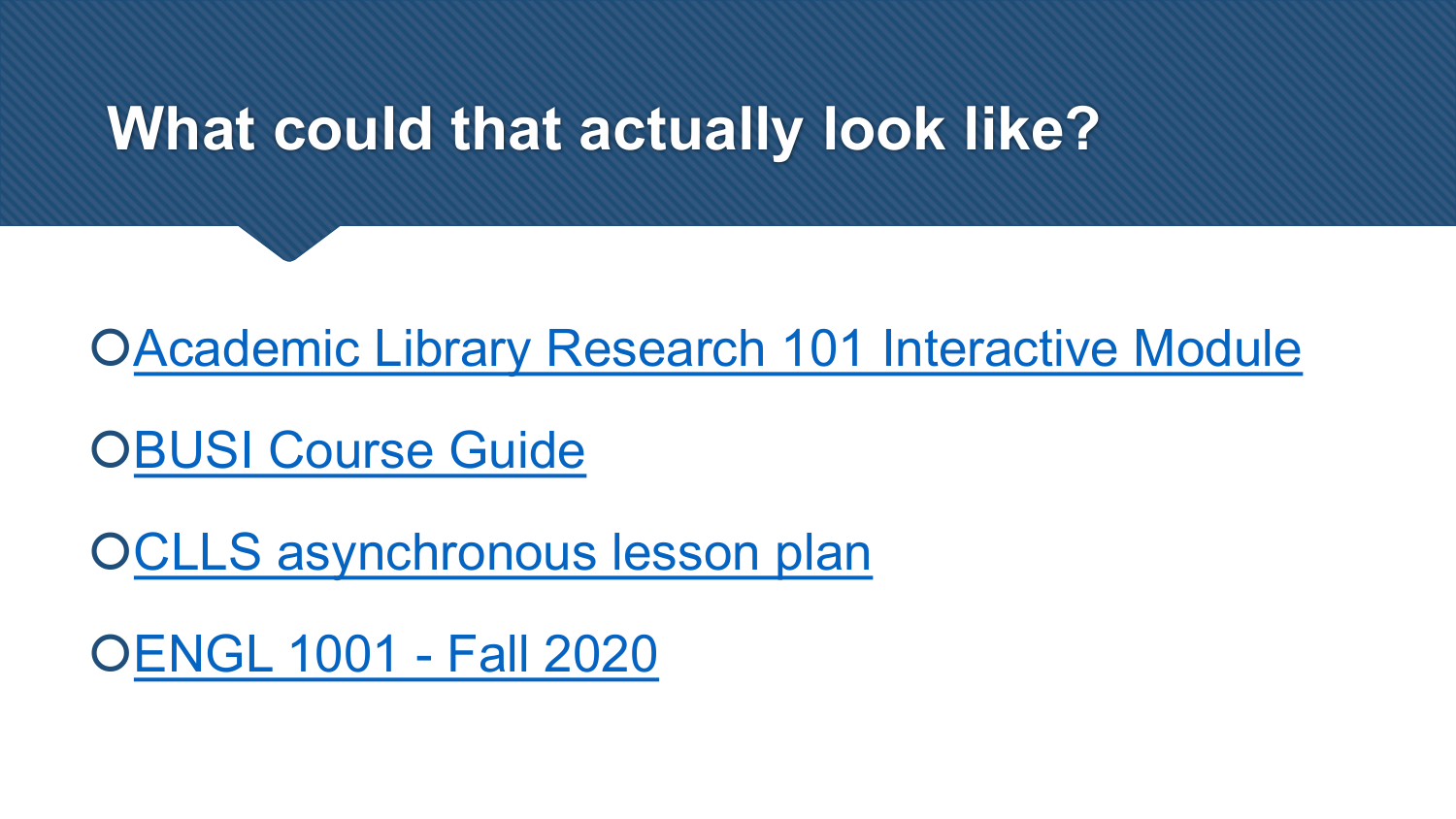## **Things to Consider**

Your liaison librarian should be your first point of contact

Librarians work with the library's Technical Services Dept to purchase materials – please be patient and gentle!

One Size Does Not Fit All – and that's good!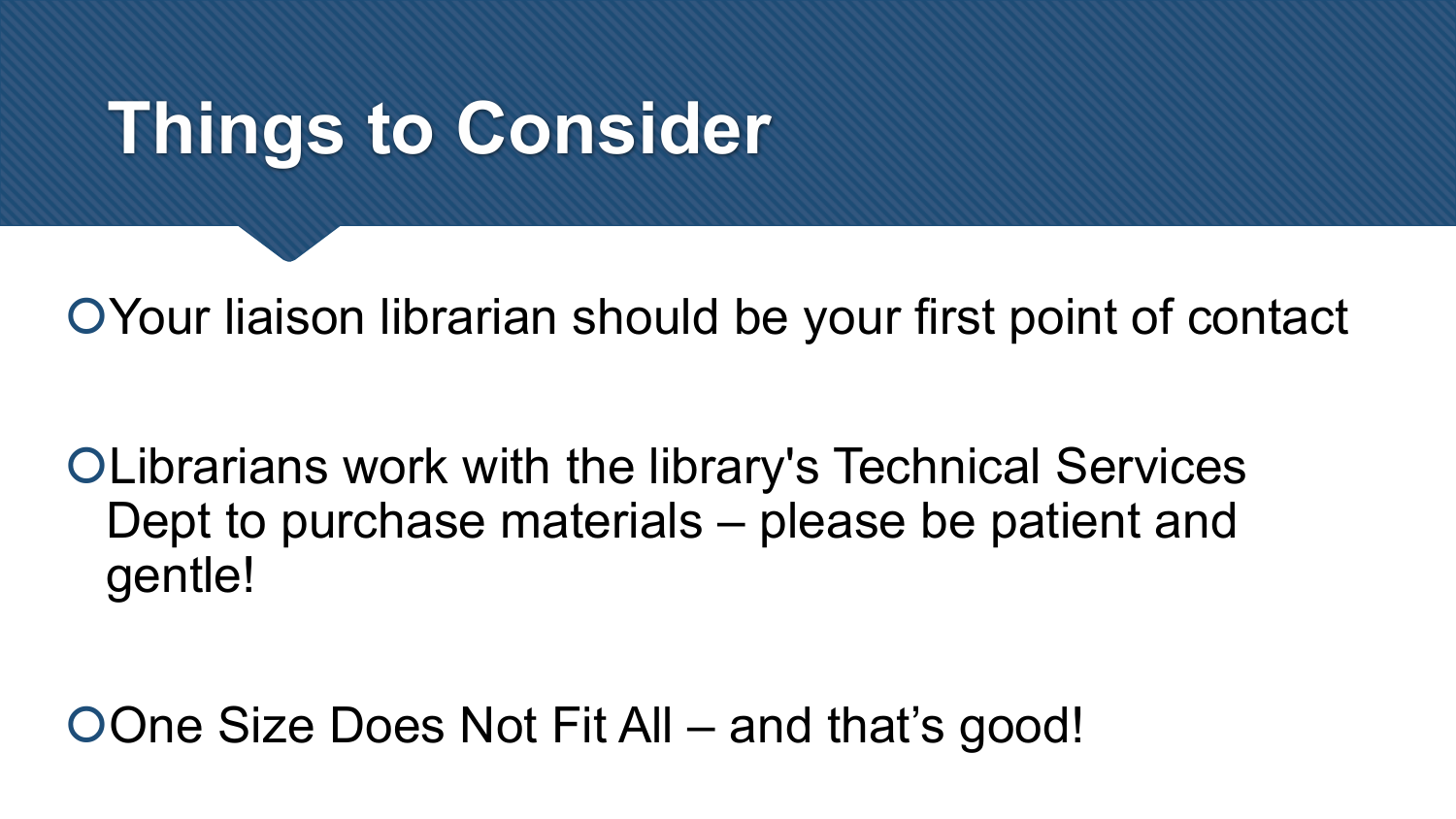## **Resources**

**List of all Research Guides:** [https://libguides.marquette.edu/course-guides?b=g&d=a&group\\_id=2019](https://libguides.marquette.edu/course-guides?b=g&d=a&group_id=2019)

- List of all Course Research Guides: [https://libguides.marquette.edu/course-guides?b=g&d=a&group\\_id=2019](https://libguides.marquette.edu/course-guides?b=g&d=a&group_id=2019)
- Online Learning Research Guide:<https://libguides.marquette.edu/c.php?g=764533&p=5484305>
- Learning Objects Research Guide: <https://libguides.marquette.edu/learningobjects>
- Durable Links Research Guide:<https://libguides.marquette.edu/c.php?g=36889&p=233893>
- Designing an Effective Syllabus Guide: <https://libguides.marquette.edu/CTLSyllabus/starthere>
- Accessibility Research Guide: <https://libguides.marquette.edu/c.php?g=669251&p=4706639>
- **Faculty Guide to Resources:** <https://libguides.marquette.edu/c.php?g=36786&p=233693>
	- Research Services: <https://libguides.marquette.edu/c.php?g=36786&p=844522>
	- Instructional Services:<https://libguides.marquette.edu/c.php?g=36786&p=233697>

#### **List of Library Liaisons:** [http://www.marquette.edu/library/about/subjectspec.php?\\_ga=2.89674015.503021177.1563803423-](http://www.marquette.edu/library/about/subjectspec.php?_ga=2.89674015.503021177.1563803423-1035091647.1559335782) 1035091647.1559335782

**Org chart for the library:** <https://www.marquette.edu/library/about/orgchartnn.pdf>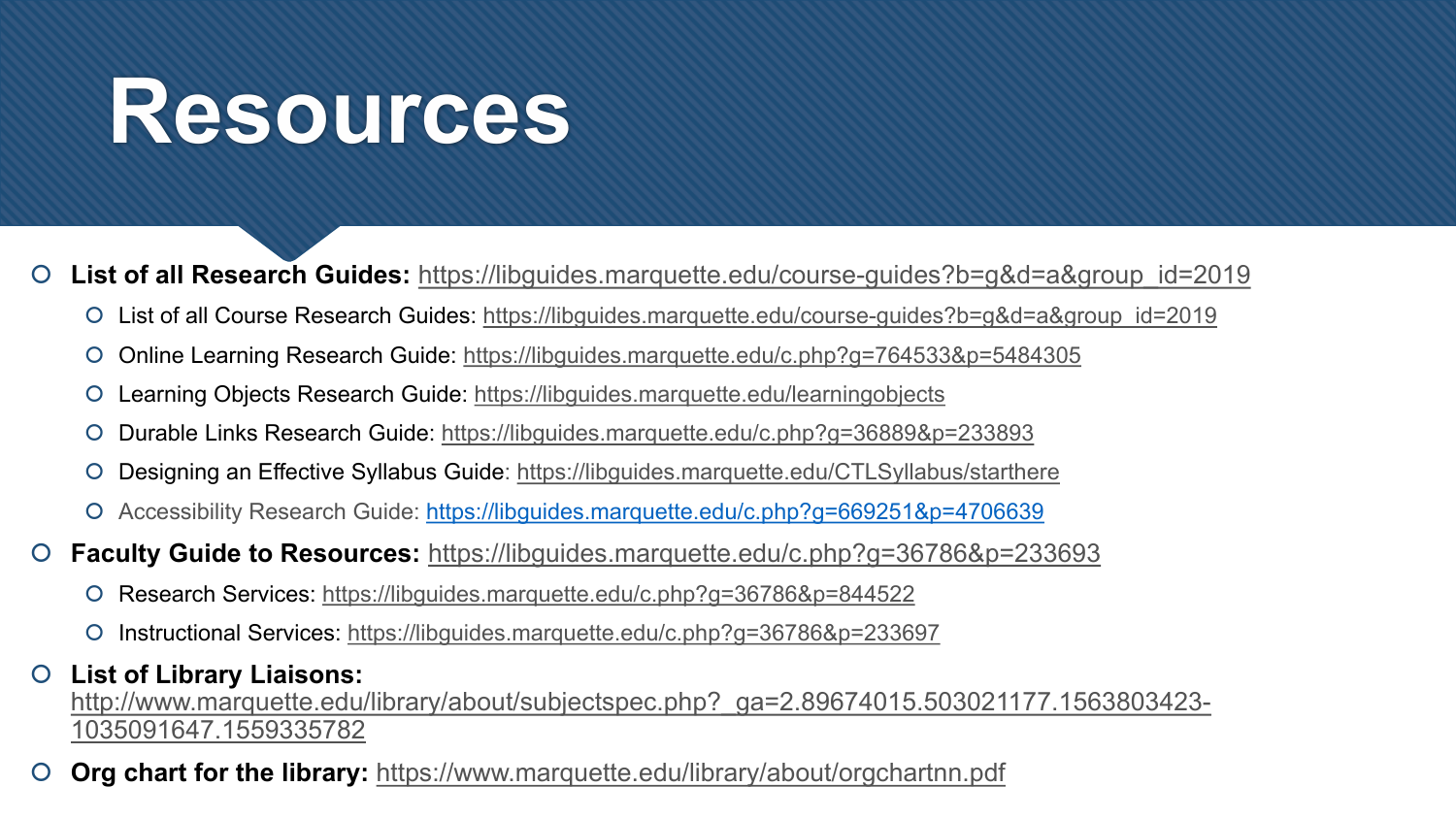## **Resources**

### **List of eBook Research Guides:**

List of eBook collections (major platforms and subject specific areas): <https://libguides.marquette.edu/ebook-collections>

OHelpful "how-to" info for accessing, reading, and downloading eBooks: <https://libguides.marquette.edu/c.php?g=36951&p=234072>

### **Streaming Video Research Guide:**

<https://libguides.marquette.edu/streamingvideo/start>

### **A-Z Database List (filtered):**

eBook: <https://libguides.marquette.edu/az.php?t=36457>

O Multimedia (including video):<https://libguides.marquette.edu/az.php?t=36460>